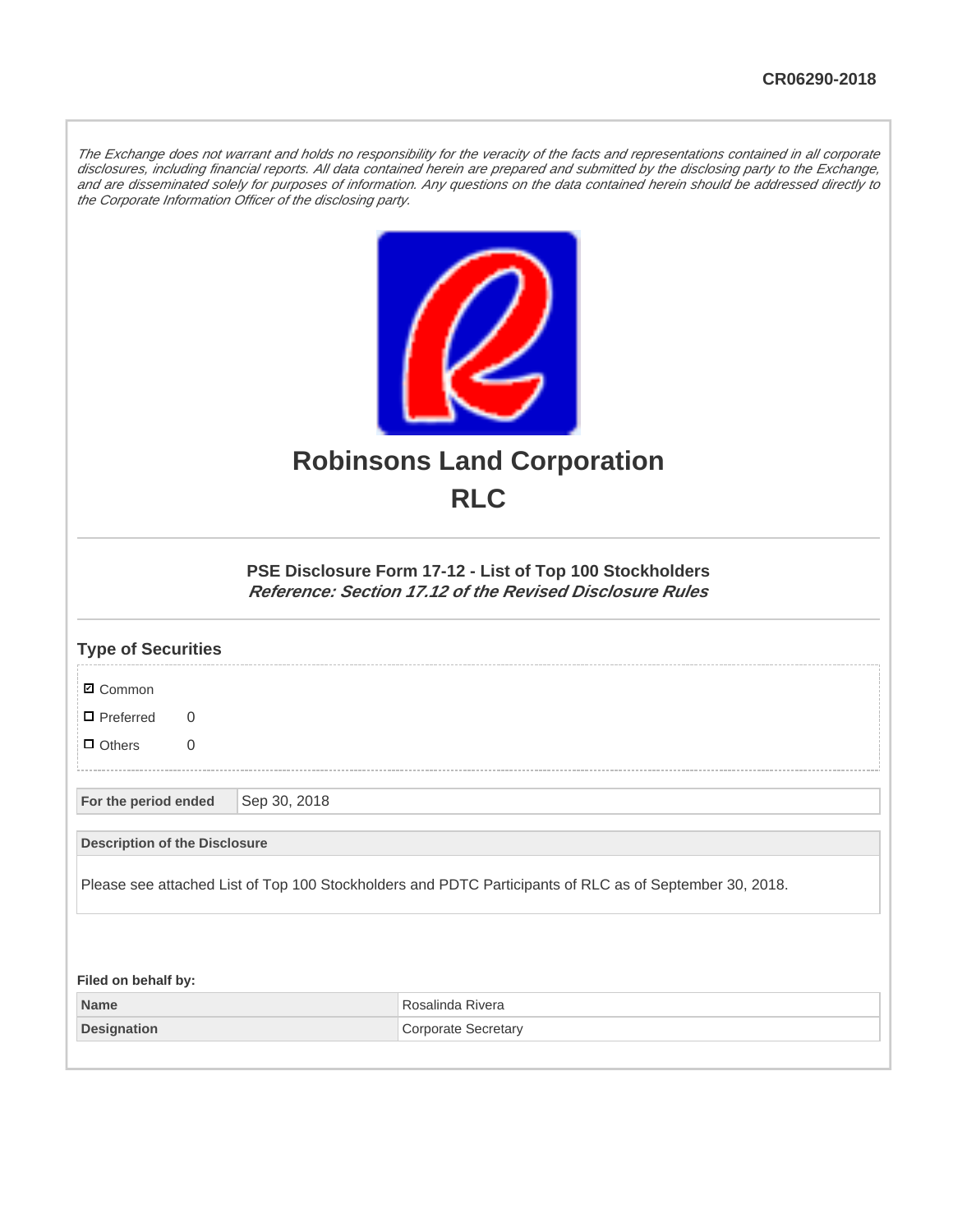List of Top 100 Stockholders as of September

Robinsons Land Corporation

| Count Stockholder # | <b>Stockholder Name</b>                          | Nationality     | Number Of Shares | Percentage       |
|---------------------|--------------------------------------------------|-----------------|------------------|------------------|
| 10000231259         | J. G. SUMMIT HOLDINGS, INC.                      | PH              | 2,496,114,787.00 | 48.0592 \%       |
| 2 PCD Non-Fil       | PCD NOMINEE CORP                                 | OA              | 1,242,092,440.00 | 23.9148 %        |
| 3 PCD Fil           | PCD NOMINEE CORP                                 | PH              | 750,367,325.00   | 14.4473 %        |
| 4 1800300321        | JG SUMMIT HOLDINGS, INC.                         | PH              | 670,692,099.00   | 12.9132 %        |
| 50000231065         | <b>ELIZABETH YU</b>                              | PH              | 8,737,200.00     | $0.1682\%$       |
| 60000231296         | JOHN GOKONGWEI JR.                               | PH              | 8,124,721.00     | $0.1564\%$       |
| 70000230936         | <b>CEBU LIBERTY LUMBER</b>                       | PH              | 2,203,200.00     | $0.0424\sqrt{2}$ |
| 80000231271         | JAMES L. GO                                      | PH              | 2,139,011.00     | $0.0412\%$       |
| 90000231070         | ELIZABETH Y. GOKONGWEI AND/OR JOHN GOKONGWEI JR. | PH              | 988,000.00       | $0.0190\%$       |
| 100000231660        | <b>QUALITY INVESTMENTS &amp; SEC. CORP.</b>      | PH              | 904,200.00       | $0.0174$ %       |
| 11 0000231179       | <b>FREDERICK DY GO</b>                           | PH              | 700,001.00       | $0.0135\%$       |
| 12 0000230787       | ALBERTO MENDOZA AND/OR JEANIE MENDOZA            | $\overline{PH}$ | 532,800.00       | $0.0103$ %       |
| 130000231071        | ELIZABETH YU GOKONGWEI                           | PH              | 499,500.00       | $0.0096$ %       |
| 14 0000231725       | ROBINA YU GOKONGWEI                              | $\overline{PH}$ | 360,000.00       | $0.0069$ %       |
| 150000231761        | SAMUEL C. UY                                     | $\overline{PH}$ | 324,000.00       | $0.0062$ %       |
| 16 0000231298       | JOHN L. GOKONGWEI JR.                            | $\overline{PH}$ | 300,000.00       | $0.0058$ %       |
| 17 1800300367       | FREDERICK D. GO                                  | $\overline{PH}$ | 286,026.00       | $0.0055$ %       |
| 180000231601        | <b>ONG TIONG</b>                                 | PH              | 204,996.00       | $0.0039\%$       |
| 190000231400        | <b>LISA YU GOKONGWEI</b>                         | PH              | 180,000.00       | $0.0035$ %       |
| 20 0000231131       | FEBTC #103-00507                                 | PH              | 156,240.00       | $0.0030\%$       |
| 21 0000231168       | <b>FRANCISCO L. BENEDICTO</b>                    | PH              | 150,000.00       | $0.0029\%$       |
| 22 0000230958       | CHING TIONG KENG AND/OR CYNTHIA D. CHING         | PH              | 150,000.00       | $0.0029\%$       |
| 23 0000230865       | <b>ARTHUR C. UY</b>                              | PH              | 144,000.00       | $0.0028$ %       |
| 24 0000230932       | CATALINO MACARAIG JR. AND/OR ARACELI MACARAIG    | $\overline{PH}$ | 140,000.00       | $0.0027$ %       |
| 25 0000231303       | <b>JOLLY TING</b>                                | $\overline{PH}$ | 136,800.00       | $0.0026$ %       |
| 26 0000230957       | <b>CHING TIONG KENG</b>                          | PH              | 133,200.00       | $0.0026$ %       |
| 27 0000230849       | ANTONIO S. TANJANGCO                             | PH              | 126,599.00       | $0.0024$ %       |
| 28 0000231051       | EDWIN B. LIM                                     | $\overline{PH}$ | 120,000.00       | $0.0023$ %       |
| 29 0000231142       | FERDINAND CO AND/OR CHRISTOPHER CO               | $\overline{PH}$ | 120,000.00       | $0.0023$ %       |
| 30 0000231837       | <b>VICKY L. CHAN</b>                             | PH              | 106,600.00       | $0.0021$ \%      |
| 31 0000231180       | <b>G &amp; L SECURITIES CO. INC.</b>             | $\overline{PH}$ | 102,600.00       | $0.0020\%$       |
| 32 0000231165       | FRANCISCO ASALDO UY                              | PH              | 100,000.00       | $0.0019$ %       |
| 33 0000231280       | JENNIFER C. LIM AND/OR JEFFREY C. LIM            | $\overline{PH}$ | 100,000.00       | $0.0019$ %       |
| 34 0000230987       | CRISTINO L. PANLILIO                             | PH              | 96,000.00        | $0.0018\%$       |
| 35 0000231680       | RAMON L. CHIU                                    | PH              | 90,285.00        | $0.0017\%$       |
| 36 0000231662       | R. COYIUTO SECURITIES, INC.                      | PH              | 82,000.00        | $0.0016$ %       |
| 37 0000231811       | <b>TERESITA T. QUAZON</b>                        | PH              | 78,000.00        | $0.0015\%$       |
| 38 0000231370       | KHOON POI                                        | PH              | 73,200.00        | $0.0014$ %       |
| 39 0000230815       | <b>ANANDRAM DARGANI</b>                          | PH              | 72,228.00        | $0.0014$ %       |
| 40 0000231004       | DAPHNE AILEEN TAN CHUA                           | PH              | 72,000.00        | $0.0014$ %       |
| 41 0000231067       | <b>ELIZABETH LIM TAN</b>                         | US              | 72,000.00        | $0.0014$ %       |
| 42 0000231392       | LILY ANN LIM TAN                                 | PH              | 72,000.00        | $0.0014$ %       |
| 430000231184        | <b>GENEVIEVE LIM TAN</b>                         | PH              | 72,000.00        | $0.0014$ %       |
| 44 0000231794       | SUSANA TAN LEE                                   | PH              | 72,000.00        | $0.0014\%$       |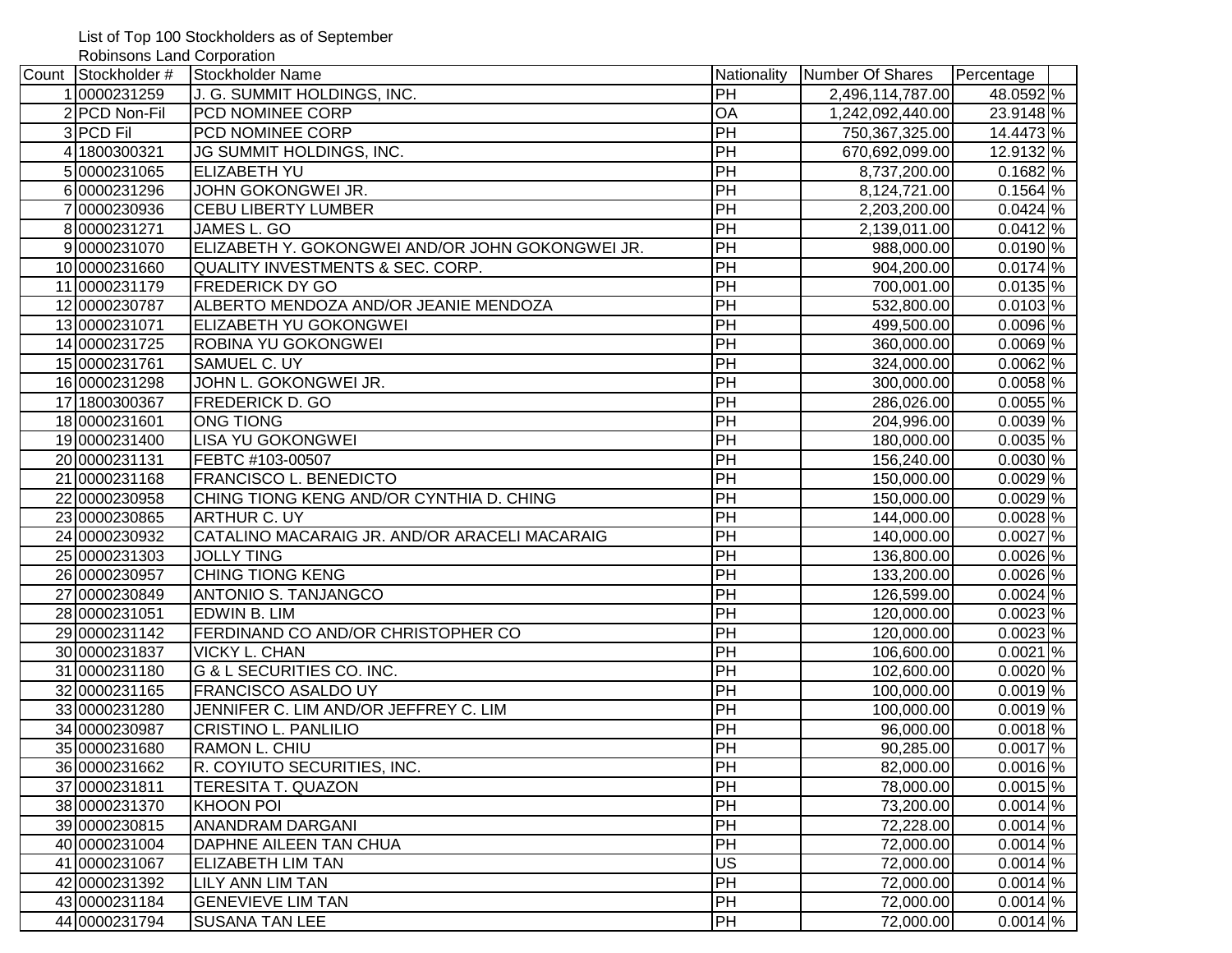| 45 0000231354 | <b>JUANITO CUASON</b>                   | PH        | 68,617.00 | $0.0013$ % |
|---------------|-----------------------------------------|-----------|-----------|------------|
| 46 0000231539 | <b>MICHAEL CHAN</b>                     | PH        | 65,000.00 | $0.0013\%$ |
| 47 0000231214 | <b>HAMAHATA TAKERO</b>                  | JP        | 60,000.00 | $0.0012\%$ |
| 48 0000230799 | ALFREDO Y. NGOCHUA                      | PH        | 54,000.00 | $0.0010$ % |
| 49 0000231364 | <b>KAREN CHOA</b>                       | PH        | 50,000.00 | $0.0010\%$ |
| 50 0000231838 | <b>VICTOR GAN SY</b>                    | PH        | 50,000.00 | $0.0010$ % |
| 51 0000231759 | <b>SABAS SUAREZ</b>                     | PH        | 49,200.00 | $0.0009\%$ |
| 52 0000231397 | <b>LINDA ROSE NG KAWSEK</b>             | PH        | 48,600.00 | $0.0009\%$ |
| 530000231621  | <b>PATRICK NGOCHUA</b>                  | PH        | 48,000.00 | $0.0009\%$ |
| 54 0000231728 | RODERICK M. GRACIA                      | PH        | 48,000.00 | $0.0009\%$ |
| 55 0000231372 | L. M. GARCIA & ASSOCIATES INC.          | PH        | 48,000.00 | $0.0009$ % |
| 56 0000231273 | <b>JANET CO LEY</b>                     | PH        | 48,000.00 | $0.0009$ % |
| 57 0000231107 | ESTRELLA GO CO AND/OR FERDINAND CO      | PH        | 48,000.00 | $0.0009$ % |
| 58 0000230794 | ALEXANDER C. UY                         | PH        | 48,000.00 | $0.0009\%$ |
| 59 0000231466 | MANUEL B. ZAMORA JR.                    | PH        | 47,400.00 | $0.0009$ % |
| 60 0000230885 | <b>BEBE YU GO</b>                       | PH        | 46,400.00 | $0.0009$ % |
| 61 0000231069 | ELIZABETH M. ZARATE                     | PH        | 42,000.00 | $0.0008$ % |
| 62 0000231808 | TERESITA C. DELGADO-VILLONCO            | PH        | 40,500.00 | $0.0008$ % |
| 630000231798  | SYLVESTER S.K. HUNG                     | UK        | 40,000.00 | $0.0008$ % |
| 64 0000231615 | PAN-ASIA SECURITIES CORP.               | PH        | 40,000.00 | $0.0008$ % |
| 65 0000231064 | <b>ELIZABETH GOKONGWEI</b>              | PH        | 40,000.00 | $0.0008\%$ |
| 66 0000230768 | A. ANGEL S. TANJANGCO                   | PH        | 38,500.00 | $0.0007$ % |
| 67 0000230844 | <b>ANTONIO COJUANGCO</b>                | PH        | 36,000.00 | $0.0007$ % |
| 68 0000231097 | <b>ERNESTO CAYETANO</b>                 | PH        | 36,000.00 | $0.0007$ % |
| 690000231673  | R.J. DEL PAN AND COMPANY                | PH        | 36,000.00 | $0.0007$ % |
| 70 0000231702 | <b>RENEE D. RUBIO</b>                   | PH        | 36,000.00 | $0.0007$ % |
| 71 0000231396 | LIN LIN G. CHUNG                        | PH        | 36,000.00 | $0.0007$ % |
| 720000231418  | <b>LUCIO YAN</b>                        | PH        | 36,000.00 | $0.0007$ % |
| 730000231800  | TAKASAGO TRADING CORP. INC.             | PH        | 36,000.00 | $0.0007$ % |
| 74 0000231545 | MIGUEL O. COJUANGCO                     | PH        | 35,000.00 | $0.0007$ % |
| 75 0000231011 | DEBBIE C. GOH                           | <b>PH</b> | 35,000.00 | $0.0007$ % |
| 76 0000231043 | <b>EDMUNDO MADRAZO</b>                  | PH        | 32,500.00 | $0.0006$ % |
| 770000231703  | RENEE D. RUBIO AND/OR CESAR A. RUBIO    | PH        | 32,400.00 | $0.0006$ % |
| 78 0000231535 | MERCURY GROUP OF COMP. INC.             | PH        | 31,500.00 | $0.0006$ % |
| 790000231430  | M.E. HOLDING CORPORATION                | PH        | 31,500.00 | $0.0006\%$ |
| 80 0000231828 | URBANCORP INVESTMENTS INC.              | PH        | 31,500.00 | $0.0006$ % |
| 81 0000231237 | HYDEE MANAGEMENT & RESOURCE CORPORATION | PH        | 31,200.00 | $0.0006$ % |
| 82 0000231611 | PACIFICO B. TACUB                       | PH        | 30,669.00 | $0.0006$ % |
| 83 0000231600 | ONG KONG PO                             | <b>PH</b> | 30,000.00 | $0.0006$ % |
| 84 0000231216 | <b>HAO WEE</b>                          | PH        | 30,000.00 | $0.0006$ % |
| 85 0000231094 | ERIC VILLAFRANCA AND/OR CECILIA CRUCENA | PH        | 30,000.00 | $0.0006$ % |
| 86 0000230887 | BELSON SECURITIES, INC.                 | PH        | 30,000.00 | $0.0006$ % |
| 87 0000231570 | <b>NELSON LIM</b>                       | <b>PH</b> | 28,800.00 | $0.0006$ % |
| 88 0000231892 | YOUNG, ELVIS YOUNG OR ELEANOR           | <b>PH</b> | 28,800.00 | $0.0006$ % |
| 89 0000231825 | UBP TA#210-50078-8                      | <b>PH</b> | 28,000.00 | $0.0005$ % |
| 90 0000231285 | <b>JESUS F. ZARANDIN</b>                | PH        | 26,400.00 | $0.0005$ % |
| 91 0000231243 | INDOSUEZ MLA A/C 10849                  | UK        | 26,000.00 | $0.0005$ % |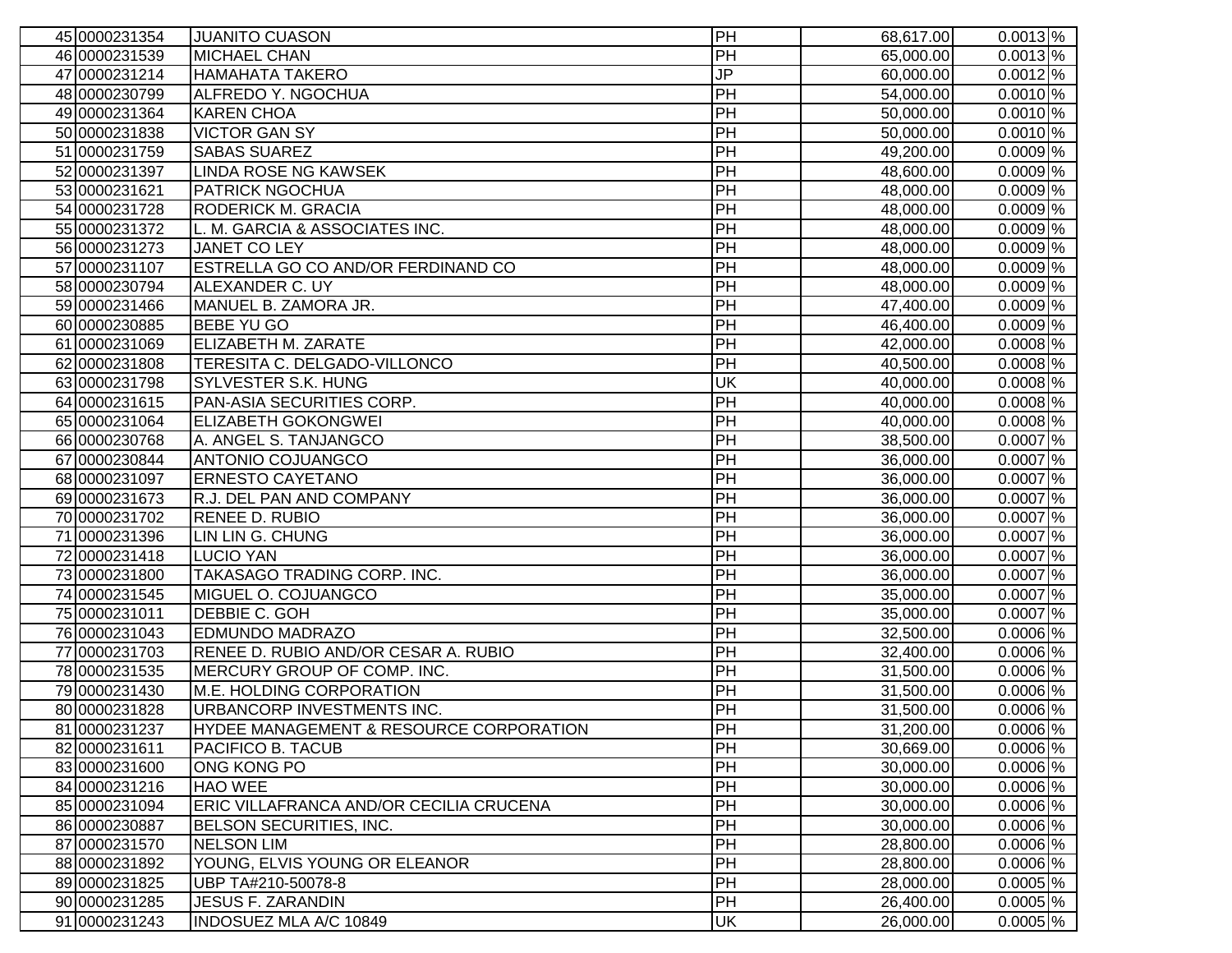| 92 0000231169  | FRANCISCO ORTIGAS SEC., INC. A/C NO. 3633 | <b>PH</b> | 26,000.00 | $0.0005\frac{8}{6}$ |
|----------------|-------------------------------------------|-----------|-----------|---------------------|
| 9310000231860  | <b>IWARD MANAGEMENT CORPORATION</b>       | <b>PH</b> | 25,000.00 | $0.0005$  %         |
| 94 0000231603  | ORIENTRADE SECURITIES INC.                | <b>PH</b> | 25,000.00 | $0.0005$  %         |
| 95 0000231560  | <b>IMURIEL SY</b>                         | <b>PH</b> | 24,000.00 | $0.0005$ %          |
| 96 0000231636  | <b>IPETER C. L. YU</b>                    | <b>PH</b> | 24,000.00 | $0.0005$ %          |
| 97 0000231735  | <b>IROMAN T. YAP</b>                      | <b>PH</b> | 24,000.00 | $0.0005$ %          |
| 98 0000231233  | <b>HONORIO REYES-LAO</b>                  | <b>PH</b> | 24,000.00 | $0.0005$ %          |
| 99 0000231359  | <b>IJULIO O. SY SR.</b>                   | <b>PH</b> | 24,000.00 | $0.0005$ %          |
| 100 0000231002 | DANTE MORALES AND/OR MA LUISA MORALES     | <b>PH</b> | 24,000.00 | $0.0005$ %          |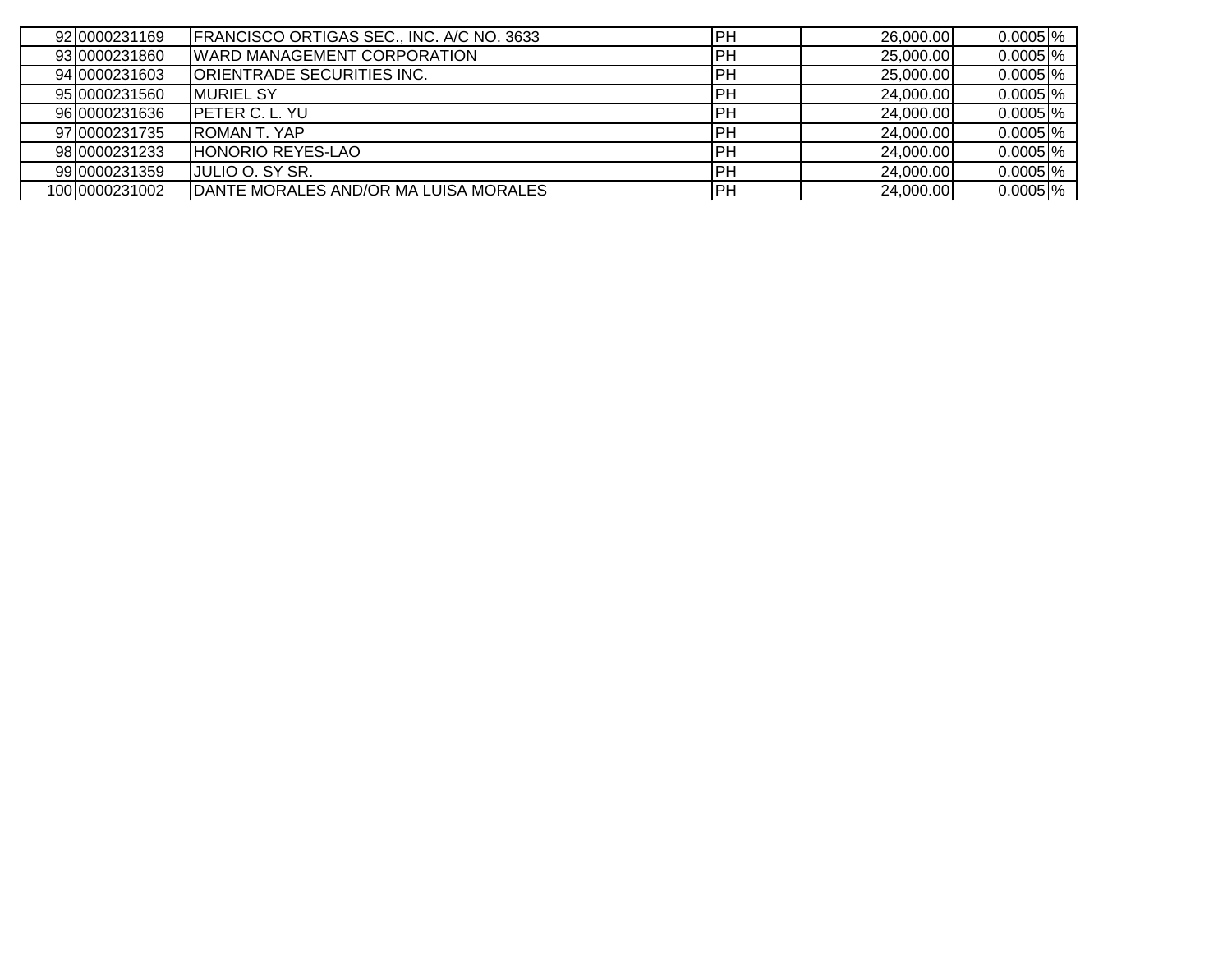## **OUTSTANDING BALANCES FOR A SPECIFIC COMPANY**

## Company Code - RLC000000000 ROBINSON LAND CORPORATION

| Business Date: September 28, 2018                                          |                 |
|----------------------------------------------------------------------------|-----------------|
| <b>BPNAME</b>                                                              | <b>HOLDINGS</b> |
| DEUTSCHE BANK MANILA-CLIENTS A/C                                           | 655,064,155     |
| THE HONGKONG AND SHANGHAI BANKING CORP. LTD. -CLIENTS' ACCT.               | 443,749,223     |
| CITIBANK N.A.                                                              | 373,153,821     |
| THE HONGKONG AND SHANGHAI BANKING CORP. LTD. -CLIENTS' ACCT.               | 107,290,176     |
| <b>GOVERNMENT SERVICE INSURANCE SYSTEM</b>                                 | 99,479,535      |
| STANDARD CHARTERED BANK                                                    | 61,952,663      |
| SOCIAL SECURITY SYSTEM                                                     | 41,063,750      |
| COL Financial Group, Inc.                                                  | 40,816,708      |
| <b>BANCO DE ORO - TRUST BANKING GROUP</b>                                  | 36,339,500      |
| <b>MBTC - TRUST BANKING GROUP</b>                                          | 20,355,031      |
| MAYBANK ATR KIM ENG SECURITIES, INC.                                       | 15,480,738      |
| <b>BPI SECURITIES CORPORATION</b>                                          | 8,516,522       |
| PNB TRUST BANKING GROUP                                                    | 7,292,428       |
| FIRST METRO SECURITIES BROKERAGE CORP.                                     | 5,955,029       |
| <b>ABACUS SECURITIES CORPORATION</b>                                       | 5,752,776       |
| <b>WEALTH SECURITIES, INC.</b>                                             | 5,697,077       |
| <b>BDO SECURITIES CORPORATION</b>                                          | 4,829,723       |
| PLATINUM SECURITIES, INC.                                                  | 3,583,233       |
| PHILIPPINE EQUITY PARTNERS, INC.                                           | 3,466,766       |
| SB EQUITIES, INC.                                                          | 3,242,858       |
| UNITED COCONUT PLANTERS BANK-TRUST BANKING                                 | 2,849,204       |
| <b>QUALITY INVESTMENTS &amp; SECURITIES CORPORATION</b>                    | 2,796,328       |
| DEUTSCHE BANK MANILA-CLIENTS A/C                                           | 2,638,172       |
| R. NUBLA SECURITIES, INC.                                                  | 1,950,750       |
| CAMPOS, LANUZA & COMPANY, INC.                                             | 1,933,272       |
| <b>CENTURY SECURITIES CORPORATION</b>                                      | 1,861,800       |
| UNICAPITAL SECURITIES INC.                                                 | 1,838,119       |
| AP SECURITIES INCORPORATED                                                 | 1,632,193       |
| <b>BDO NOMURA SECURITIES INC</b>                                           | 1,541,379       |
| <b>IGC SECURITIES INC.</b>                                                 | 1,528,654       |
| CHINA BANKING CORPORATION - TRUST GROUP                                    | 1,504,530       |
| PAPA SECURITIES CORPORATION                                                | 1,299,737       |
| STANDARD SECURITIES CORPORATION                                            | 1,224,284       |
| UCPB SECURITIES, INC.                                                      | 1,207,648       |
| A & A SECURITIES, INC.                                                     | 977,442         |
| TOWER SECURITIES, INC.                                                     | 962,081         |
| R. S. LIM & CO., INC.                                                      | 953,774         |
| R. COYIUTO SECURITIES, INC.                                                | 889,492         |
| PHILSTOCKS FINANCIAL INC                                                   | 886,651         |
| AB CAPITAL SECURITIES, INC.                                                | 797,181         |
| EVERGREEN STOCK BROKERAGE & SEC., INC.                                     | 748,894         |
| BANK OF COMMERCE - TRUST SERVICES GROUP                                    | 743,300         |
| SOLAR SECURITIES, INC.                                                     | 690,904         |
| E. CHUA CHIACO SECURITIES, INC.                                            | 681,152         |
| REGINA CAPITAL DEVELOPMENT CORPORATION                                     |                 |
| TRITON SECURITIES CORP.                                                    | 672,593         |
|                                                                            | 670,164         |
| ANSALDO, GODINEZ & CO., INC.<br>EASTERN SECURITIES DEVELOPMENT CORPORATION | 553,076         |
|                                                                            | 510,324         |
| RCBC SECURITIES, INC.                                                      | 477,368         |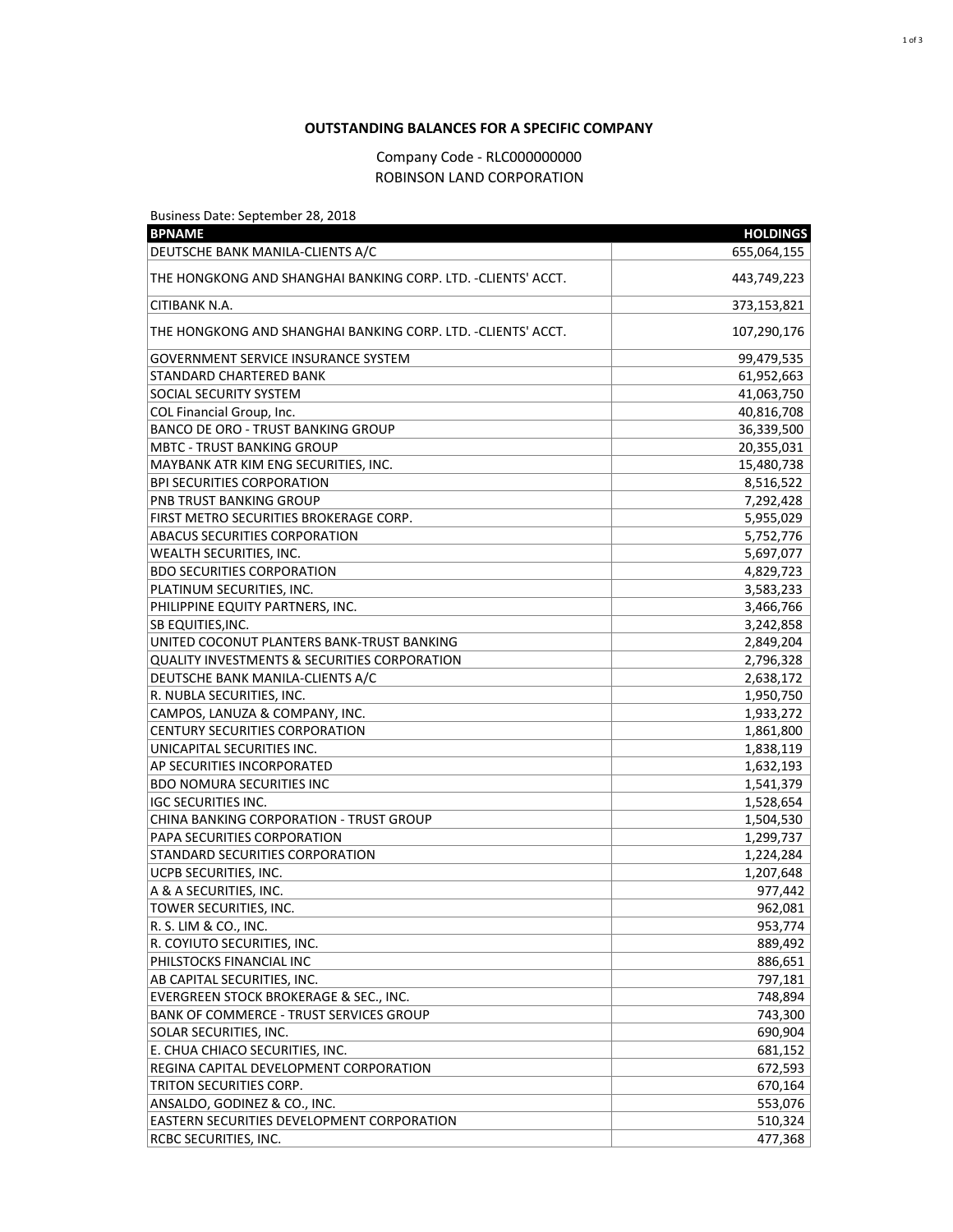| <b>BPNAME</b>                                            | <b>HOLDINGS</b> |
|----------------------------------------------------------|-----------------|
| I. B. GIMENEZ SECURITIES, INC.                           | 475,235         |
| IMPERIAL, DE GUZMAN, ABALOS & CO., INC.                  | 471,838         |
| TANSENGCO & CO., INC.                                    | 470,170         |
| SAN MIGUEL CORPORATION RETIREMENT PLAN-STP               | 461,900         |
| <b>BA SECURITIES, INC.</b>                               | 456,341         |
| YAO & ZIALCITA, INC.                                     | 428,942         |
| <b>GOLDSTAR SECURITIES, INC.</b>                         | 399,079         |
| <b>ASTRA SECURITIES CORPORATION</b>                      | 355,947         |
| AB CAPITAL & INVESTMENT CORP. - TRUST & INVESTMENT DIV.  | 354,065         |
| NATIONAL REINSURANCE CORPORATION OF THE PHILIPPINES      | 352,404         |
| <b>RCBC TRUST &amp; INVESTMENT DIVISION</b>              | 340,749         |
| <b>STRATEGIC EQUITIES CORP.</b>                          | 326,352         |
| INVESTORS SECURITIES, INC,                               | 322,340         |
| DAVID GO SECURITIES CORP.                                | 308,779         |
| FIRST INTEGRATED CAPITAL SECURITIES, INC.                | 294,113         |
| SECURITIES SPECIALISTS, INC.                             | 279,271         |
| <b>GLOBALINKS SECURITIES &amp; STOCKS, INC.</b>          | 274,871         |
| WESTLINK GLOBAL EQUITIES, INC.                           | 263,252         |
| MERCANTILE SECURITIES CORP.                              | 261,825         |
| INTRA-INVEST SECURITIES, INC.                            | 261,442         |
| LAND BANK OF THE PHILIPPINES-TRUST BANKING GROUP         | 232,593         |
| THE FIRST RESOURCES MANAGEMENT & SECURITIES CORP.        | 229,887         |
| YU & COMPANY, INC.                                       | 215,148         |
| <b>BDO-TIG SECURITIES SERVICES</b>                       | 214,019         |
| SUMMIT SECURITIES, INC.                                  | 205,372         |
| CITISECURITIES, INC.                                     | 202,246         |
| BELSON SECURITIES, INC.                                  | 200,304         |
| PREMIUM SECURITIES, INC.                                 | 162,949         |
| ASIASEC EQUITIES, INC.                                   | 158,720         |
| MDR SECURITIES, INC.                                     | 157,900         |
| SunSecurities, Inc.                                      | 153,340         |
| <b>SSS PROVIDENT FUND</b>                                | 139,500         |
| PNB SECURITIES, INC.                                     | 127,904         |
| <b>AURORA SECURITIES, INC.</b>                           | 117,970         |
| ASIA UNITED BANK - TRUST & INVESTMENT GROUP              | 113,421         |
| TIMSON SECURITIES, INC.                                  | 112,734         |
| UCPB GENERAL INSURANCE CO., INC.                         | 105,747         |
| G.D. TAN & COMPANY, INC.                                 | 101,281         |
| OPTIMUM SECURITIES CORPORATION                           | 100,263         |
| RCBC TRUST & INVESTMENT DIVISION - VARIOUS TAXABLE ACCTS | 97,264          |
| <b>MANDARIN SECURITIES CORPORATION</b>                   | 94,995          |
| TRENDLINE SECURITIES CORPORATION                         | 92,800          |
| GUILD SECURITIES, INC.                                   | 83,955          |
| DEUTSCHE REGIS PARTNERS, INC.                            | 79,789          |
| CLSA PHILIPPINES, INC.                                   | 75,564          |
| HDI SECURITIES, INC.                                     | 73,484          |
| EQUITIWORLD SECURITIES, INC.                             | 72,637          |
| MERIDIAN SECURITIES, INC.                                | 71,318          |
| F. YAP SECURITIES, INC.                                  | 71,299          |
| NEW WORLD SECURITIES CO., INC.                           | 71,250          |
| GOLDEN TOWER SECURITIES & HOLDINGS, INC.                 | 70,388          |
| BERNAD SECURITIES, INC.                                  | 68,782          |
| JSG SECURITIES, INC.                                     | 63,512          |
| PAN ASIA SECURITIES CORP.                                | 60,753          |
| VENTURE SECURITIES, INC.                                 | 58,303          |
| UPCC SECURITIES CORP.                                    | 58,029          |
| I. ACKERMAN & CO., INC.                                  | 56,553          |
| H. E. BENNETT SECURITIES, INC.                           | 51,031          |
|                                                          |                 |